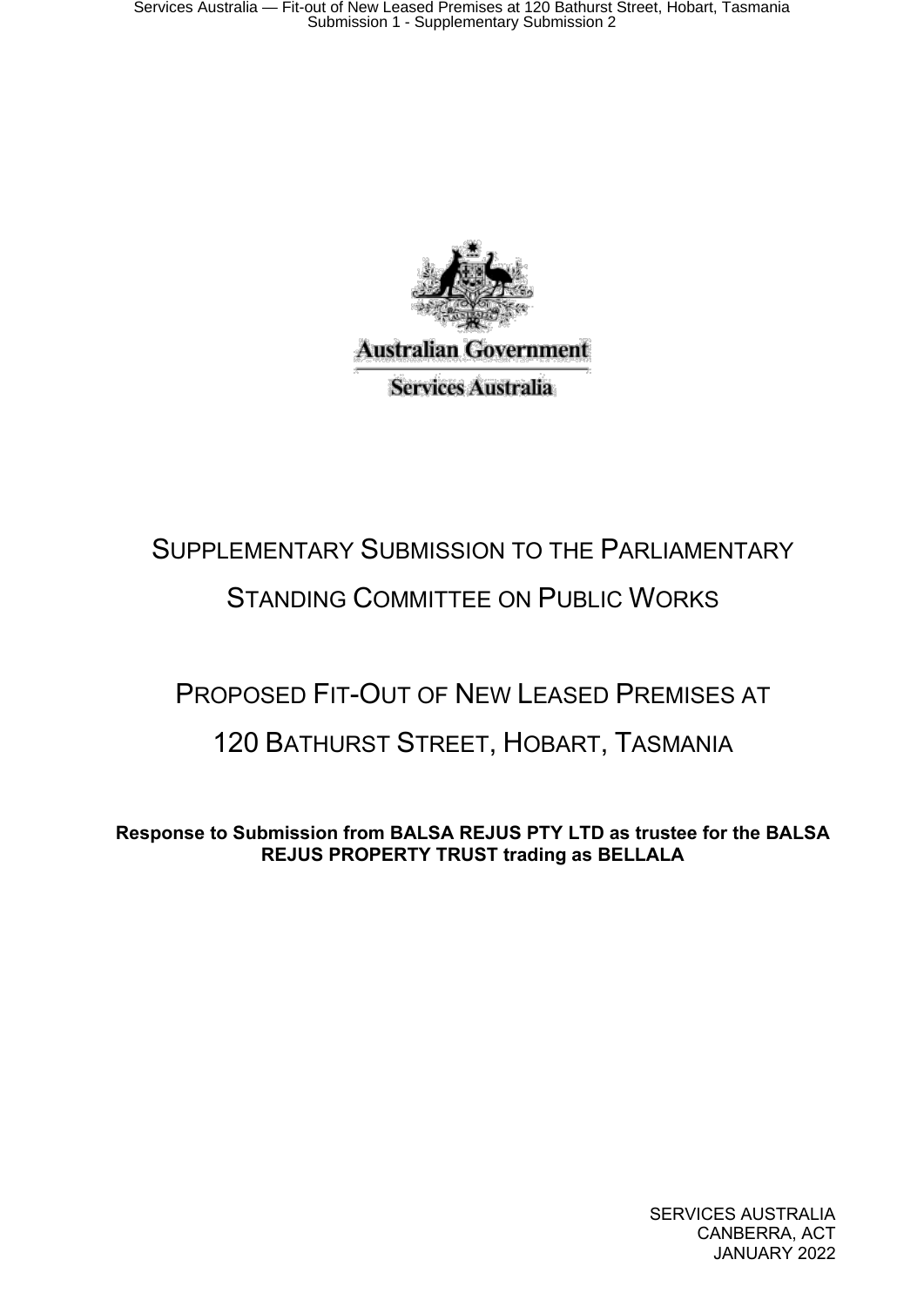### **TABLE OF CONTENTS**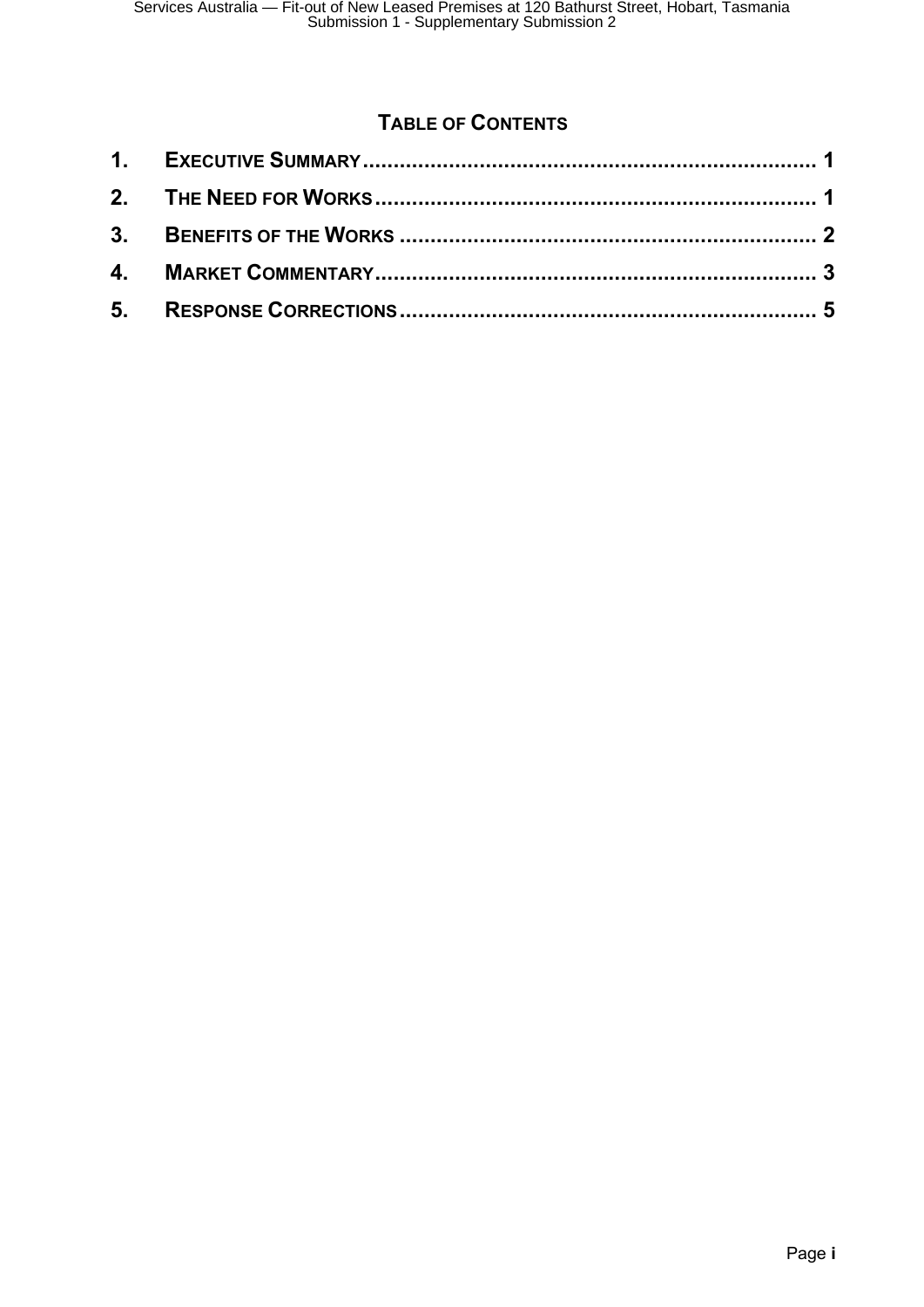## <span id="page-2-0"></span>**1. Executive Summary**

- 1.1 The Agency offers the following supplementary information to assist the committee.
- 1.2 The Agency's need to identify and secure adequate future accommodation in Hobart was triggered by the impending expiration of its three non-face-to-face (back of house) leases in 2024. Consolidation of these existing leases into a single building was assessed as the preferred strategy to meet the Agency's long term needs for office accommodation in Hobart.
- 1.3 This approach is consistent with the Commonwealth's Whole of Government Leasing Strategy which includes the option for consolidation of Agency leases, providing:
	- benefits through streamlining the portfolio and allowing for improved staff collaboration
	- greater value for money by leveraging the Agency's purchasing power for larger space; and
	- quality, fit-for purpose accommodation that meets sustainability initiatives.
- 1.4 The Agency undertook a comprehensive procurement process. The outcome to pursue consolidation and relocation to the proposed new building at 120 Bathurst Street, Hobart - was assessed as providing the best Value for Money option.
- 1.5 The preferred Developer, Riverlee Australia Pty Ltd has completed a preliminary development application for the demolition and archaeological investigations, which has been approved by the City of Hobart. This allows for an early works package to be prepared and for the commencement of onsite demolition and archaeological investigations, prior to the approval of the base building development application therefore reducing risk and accelerating the program.
- 1.6 Hobart retains the highest overall occupancy in office buildings as a percentage of the pre-COVID rate at 92%. Impacts to future office space requirements in the Hobart CBD due to the pandemic are anticipated to be minimal. While flexible work from home arrangements have become more common in recent times, the impact within the Hobart CBD office market appears negligible.
- 1.7 In line with the Commonwealth's Protective Security Policy Framework (PSPF) a security threat risk assessment is undertaken to inform the Agency about the site specific security environment.

#### <span id="page-2-1"></span>**2. The Need for Works**

- 2.1 The Agency presently occupies three (3) non face-to-face (back of house) buildings in Hobart, totalling 16,903m<sup>2</sup> of office accommodation and 1,398 work points. All three Agency leases are due to expire in 2024 prompting the need to consider future office accommodation arrangements.
- 2.2 Maintaining the status quo by renewing the current leases was not financially viable, not in line with improving occupational density targets, and would not assist with achieving the Agency's plan to consolidate Hobart staff for operational efficiencies. The market evidence at the time indicated that there were viable alternate building solutions offering significantly improved value for money, financial terms and incentives.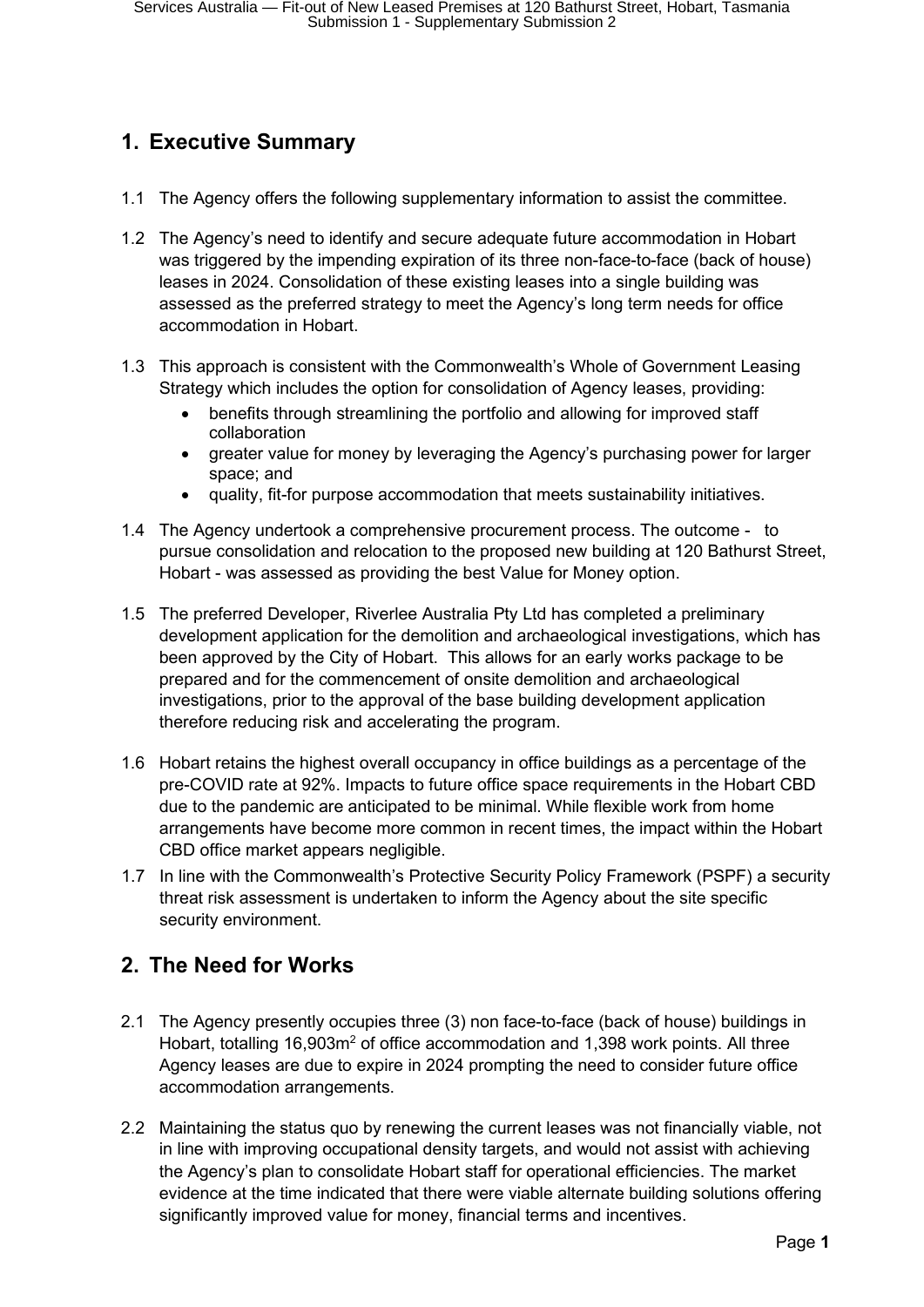- 2.3 In line with the Commonwealth's Whole of Government Leasing Strategy the Agency decided to consolidate into a single building in 2024 aligning with the current lease expiry dates. Consolidation of the Agency's three (3) existing leases will:
	- reduce the Agency's foot print by 1,078 $m^2$ , a 6.4% reduction
	- provide a greater opportunity for staff collaboration; and
	- provide financial savings for Government.
- 2.4 The existing leases will not be extended beyond their expiry. The Agency staff will progressively be relocated to the proposed new building at 120 Bathurst Street, Hobart.

#### <span id="page-3-0"></span>**3. Benefits of the Works**

- 3.1 The Agency will be the sole office tenant at 120 Bathurst Street and it will occupy 15,825m<sup>2</sup>, including 15,700m<sup>2</sup> of Net Lettable Area (NLA) and 125m<sup>2</sup> of storage space.
- 3.2 The proposed new building will offer the Agency the option to co-locate into a single location 1,307 non face-to-face (back of house) staff currently spread across three buildings enabling improved collaboration, leadership efficiencies, staff support and training.
- 3.3 The new purpose built building will create a physical environment that will drive innovation and collaboration which in turn creates a greater organisational and team culture. The co-location of staff will eliminate travel between locations to attend meetings, workshops and training, thereby reducing downtime and increasing productivity. The building will create a pleasant working environment with improved amenities that are anticipated to assist in retaining and attracting a diverse range of highly qualified professionals to the Agency.
- 3.4 The proposed new building will be designed to satisfy modern office accommodation requirements and will meet the current Australian standards including:
	- National Construction Code, and 5 star (National Australian Built Environment Rating System (NABERS) and 5 Star Green Star ratings
	- building services including air-conditioning, lighting, electrical distribution, fire protection and hydraulic services will be integrated with construction of the base building, resulting in cost savings to the Agency
	- photovoltaic power generation for the exclusive use of the Agency
	- double glazed, thermally efficient glazing allowing a high level of natural light while reducing the solar heat load
	- accessibility for people with disabilities
	- provision of personal lockers to cater for 20% more staff to allow for future flexibility; and
	- end of trip facilities including parking space for 94 bicycles, 120 lockers and 10 showers.
- 3.5 The proposed new building will be conveniently located within the Hobart Central Business District (CBD) offering staff easy access to transport options.
- 3.6 The proposed new building's physical security arrangements will be designed to comply with the requirements of the Government's Protective Security Policy Framework (PSPF). In line with the PSPF, a security threat risk assessment is undertaken to inform the Agency on the site specific security environment. The security risks will continue to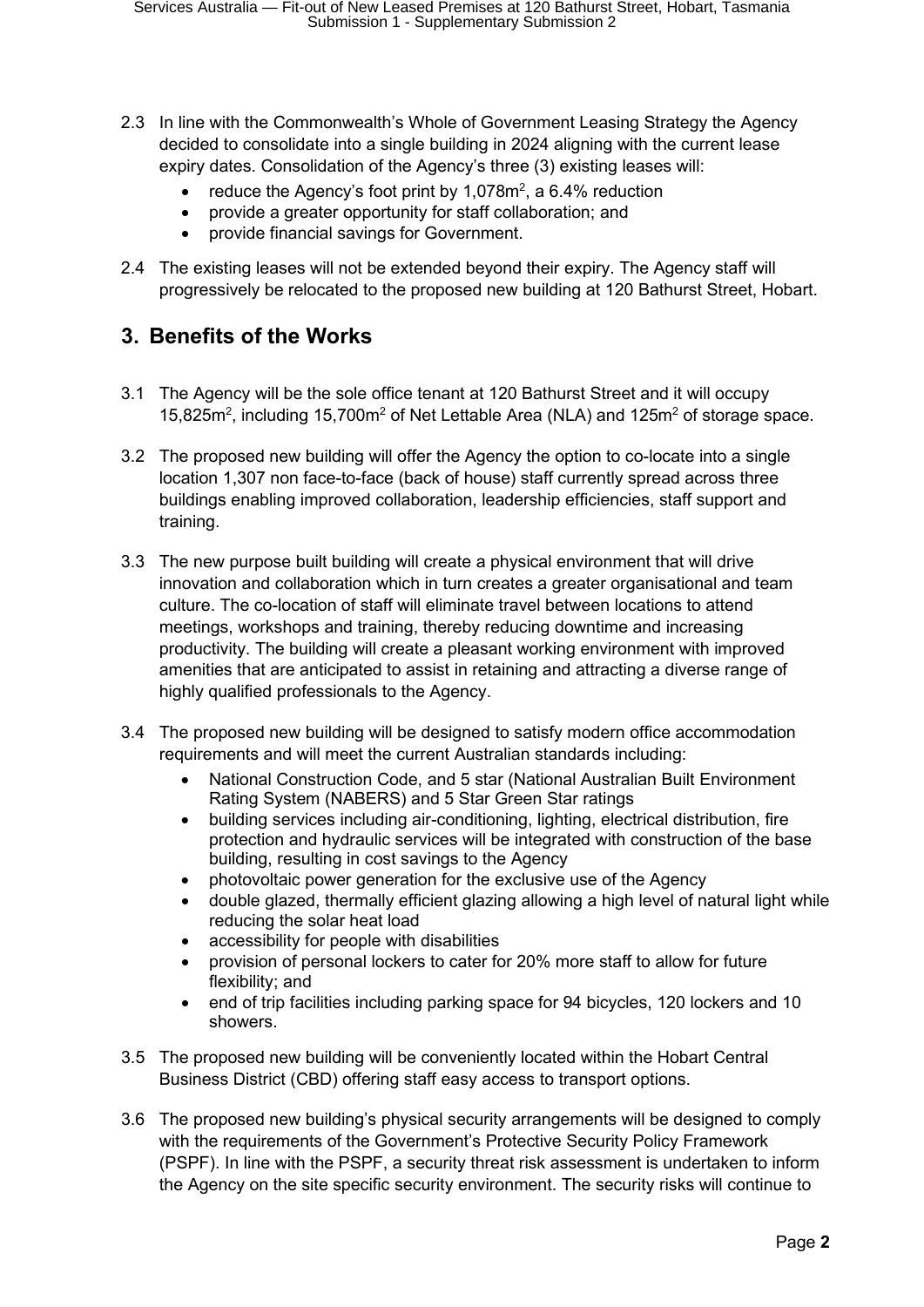be assessed. The aim is to identify and implement appropriate mitigations and treatments using construction and physical security design features.

### <span id="page-4-0"></span>**4. Market Commentary**

- 4.1 The Agency's commentary is informed by the advice provided by its Property Service Provider, Jones Lang LaSalle Pty Ltd (JLL).
- 4.2 The Property Council of Australia (PCA) advises in the July 2021 Office Market Reports that the size of the Hobart CBD office market comprises 352,754m<sup>2</sup> of office accommodation with a current vacancy rate of 5.1%, which is below the 10-year average for Hobart of 6.9%.
- 4.3 The proposed Net Lettable Area (NLA) at 120 Bathurst Street of 15,700m<sup>2</sup>, equates to approximately 4.5% of the Hobart CBD office market. If this is compared to the development pipeline of other CBD office markets (based on projects under construction) – Adelaide CBD (6.4% of stock), Perth CBD (6.1% of stock) and Brisbane CBD (4.5% of stock) – 4.5% new development activity is relatively low. This low level of development activity is not forecast to have an adverse impact on the Hobart rental market. More broadly, new developments such as that proposed consistently stimulate local economies creating job growth across multiple sectors including the construction industry.
- 4.4 As reported in an article published by the PCA dated 7 December 2021, Hobart retains the highest overall occupancy in office buildings as a percentage of the pre-COVID rate at 92%. Impacts to future office space requirements in the Hobart CBD due to the pandemic are anticipated to be minimal. While flexible work from home arrangements have become more common in recent time, the impact of this appears negligible within the Hobart CBD office market.
- 4.5 Further to advice in the PCA July 2021 Office Market Report, the Hobart CBD benefits from the most favourable Office Market Vacancy rate in the Nation, with an extremely low Direct Vacancy of just 5%. Minimal sub-lease vacancy also exists, with the combined Total Vacancy Factor being 5.1%. As a direct comparison, Melbourne sits at 10.4%, Sydney 9.2% and Brisbane 13.5%. Given the low vacancy environment in the Hobart CBD, there is anticipated to be negligible impact on the Hobart office market by the proposed new building at 120 Bathurst Street.
- 4.6 PCA reports that future planned capital projects (new office accommodation) will not impact vacancy rates.
- 4.7 On 12 December 2019 the Agency commenced a two stage open Approach to Market (ATM) to identify the Offeror/s who would provide the best value for money for the Agency's projected office accommodation requirement in Hobart. The approach to market consisted of a multi-stage property leasing procurement through:
	- Stage 1 an open ATM for an Expression of Interest (EOI), followed by
	- Stage 2 a Request for Proposal (RFP) made to interested parties whose EOI submissions best meet the requirements of the EOI.
- 4.8 The above approach is consistent with the Commonwealth's Whole of Government Leasing Strategy which includes the option for consolidation of Agency leases, providing: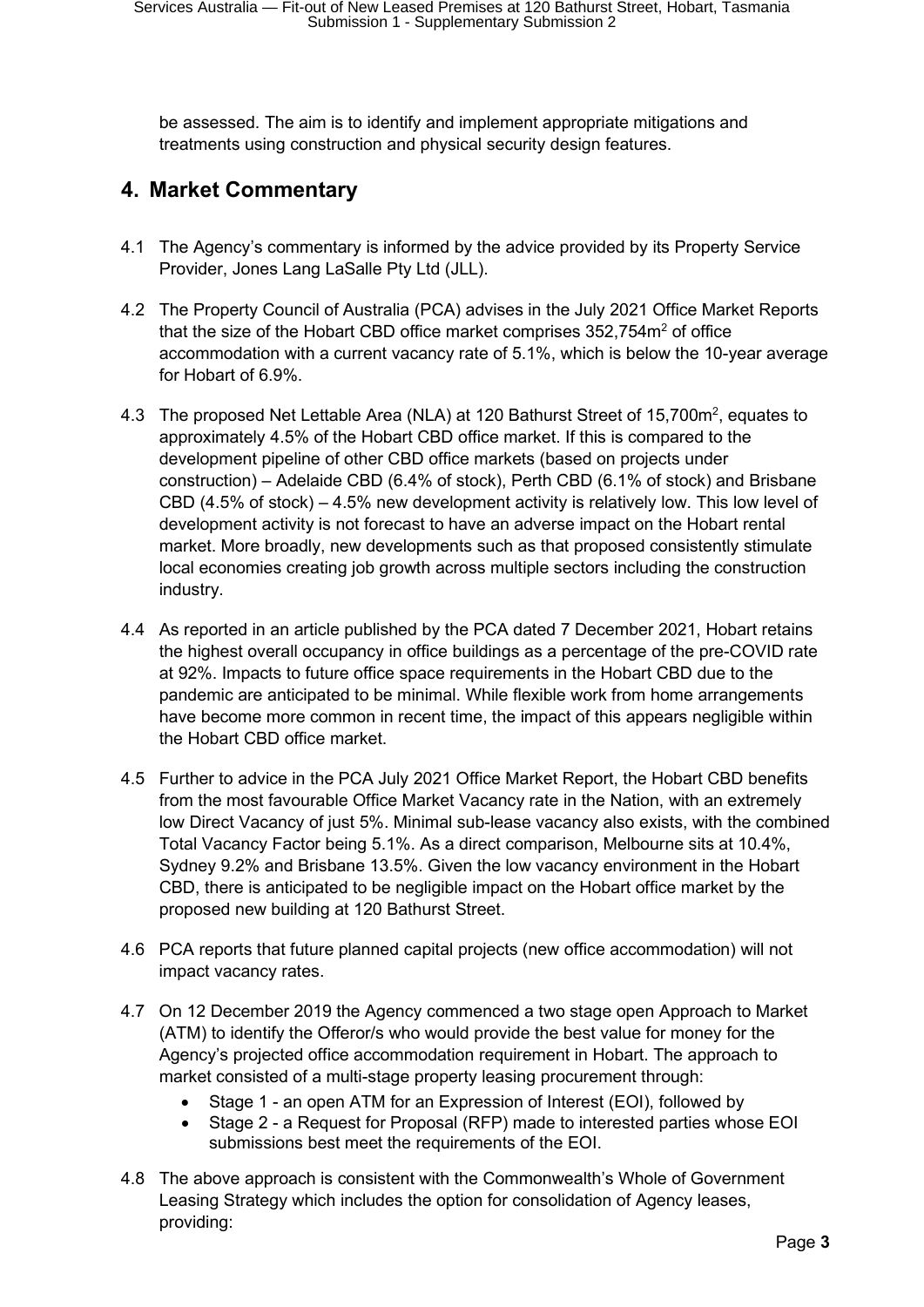- benefits through streamlining the portfolio and allowing for improved staff collaboration
- greater value for money by leveraging the Agency's purchasing power for larger space; and
- quality and fit-for purpose accommodation that meets sustainable building initiatives.
- 4.9 The resulting evaluation of this comprehensive procurement process assessed the new building at 120 Bathurst Street, Hobart as the best value for money outcome for the Commonwealth together with being able to deliver the project in line with the Agency's delivery dates.
- 4.10 The preferred Developer is committed to delivering the building with integrated fit-out by June 2024.Any delay to the planning application and associated acceleration to meet the delivery deadline will remain the responsibility of the Developer.
- 4.11 Consistent with the Commonwealth Property Management Framework, the Agency prepared a Cost Benefit Analysis (CBA). The CBA was reviewed and supported by the Department of Finance.
- 4.12 In November 2021, the Special Minister of State, the Hon Ben Morton MP noted that the lease proposal at 120 Bathurst Street, Hobart meets the intention and requirements of Resource Management Guide No 500: Commonwealth Property Management Framework and endorsed the proposed lease commitment.
- 4.13 Bellala's response to the EOI was assessed for compliance with the Conditions for Participation, Minimum Content and Format Requirements and Essential Requirements. While a compliant submission, upon assessment Bellala's offer did not proceed to the next stage.
- 4.14 Further information can be provided as part of the in-camera hearing.